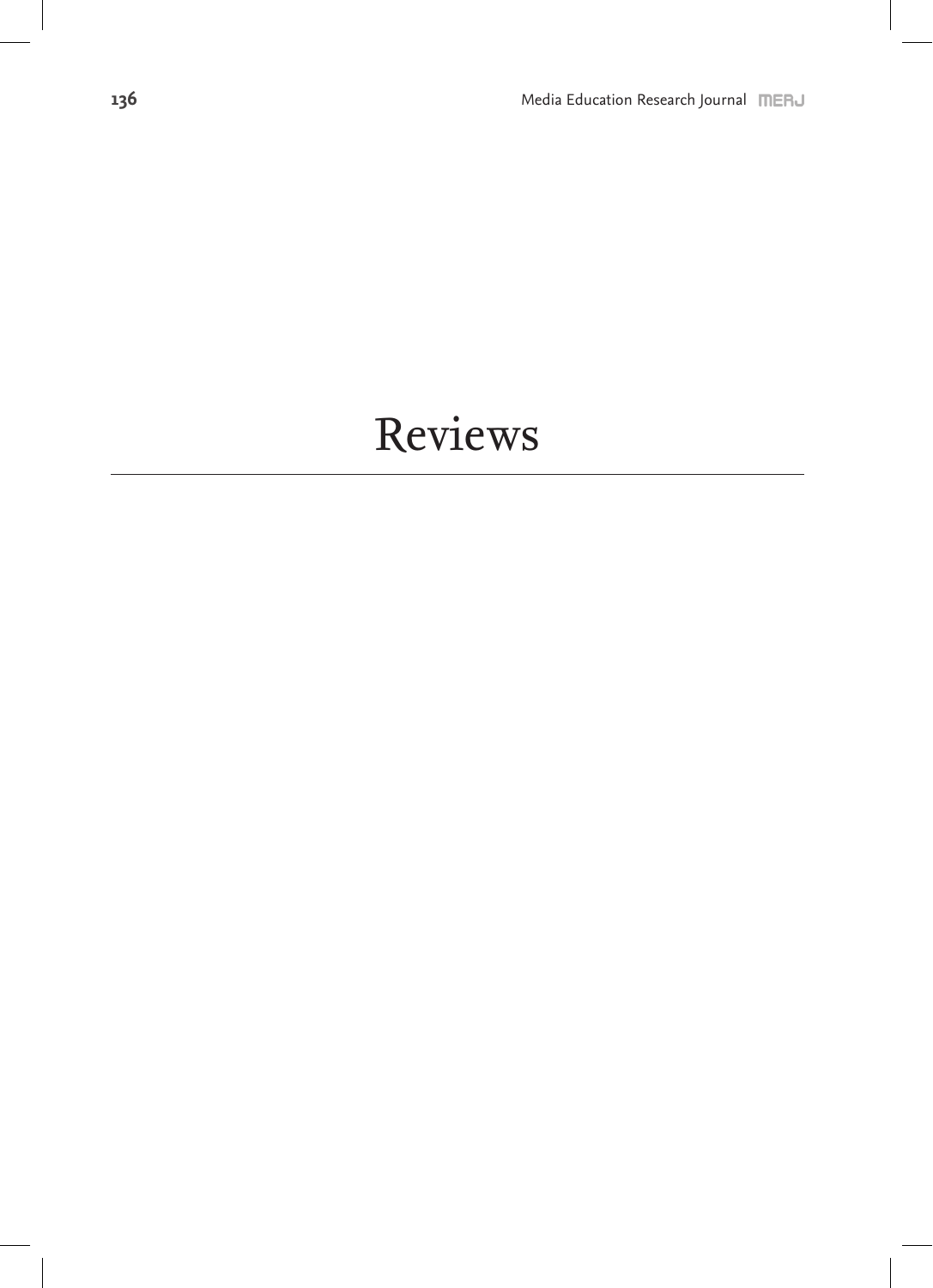*The Class: Living and Learning in the Digital Age***, by Sonia Livingstone and Julian Sefton-Green. (2016) New York: New York University Press. Available to read online – http://connectedyouth.nyupress.org/ details/9781479824243/**

*By Any Media Necessary: The New Youth Activism***, by Henry Jenkins, Sangita Shresthova, Liana Gamber-Thompson, Neta Kligler-Vilenchik, Arely Zimmerman (2016) New York: New York University Press. Available to read online – http://connectedyouth.nyupress.org/ book/9781479899982/**

These two recent books in the Connected Youth and Digital Futures series are both outcomes of projects enabled by the John D. and Catherine T. MacArthur Foundation's Digital Media and Learning (DML) Initiative. Both books are available to read online via a commons licence, and this review responds to the books and some 'bonus features' in the form of a launch event for both publications at the London School of Economics, with presentations by and discussions with all three authors and a further presentation by Julian Sefton-Green to the Creative and Media Education doctoral cohort at CEMP.

The significance of the two publications for media educators hardly needs stating. As well as being the latest works by several of the most prominent scholars in the field, the two texts are thematically related and timely, both offering antidotes to generalizing discourses about media, technology, youth and 'engagement'. They come from different angles, Jenkins' collection an optimistic state of the art of mediated youth activism, *The Class* offering a more nuanced and, in places, sobering account of the enduring *dis*connections between education, young people and technology.

Livingstone and Sefton-Green's longitudinal project is an ethnography of a group of 13 to 14-year-old secondary school students in a London neighbourhood. The researchers reported on the various ways in which the lives of the participants were / are shaped by pressures of individualisation and how schools, families and the young people themselves attempt to negotiate the meaning of education in the contexts of digital networks and increasing competition. The project was far broader than the use of digital networks, and yet this provides a conduit for many of the other themes addressed - social stratification, globalization and consumerism, uncertainties about the future, crises of confidence in the family, contested visions of educational goals, anxieties about norms and values: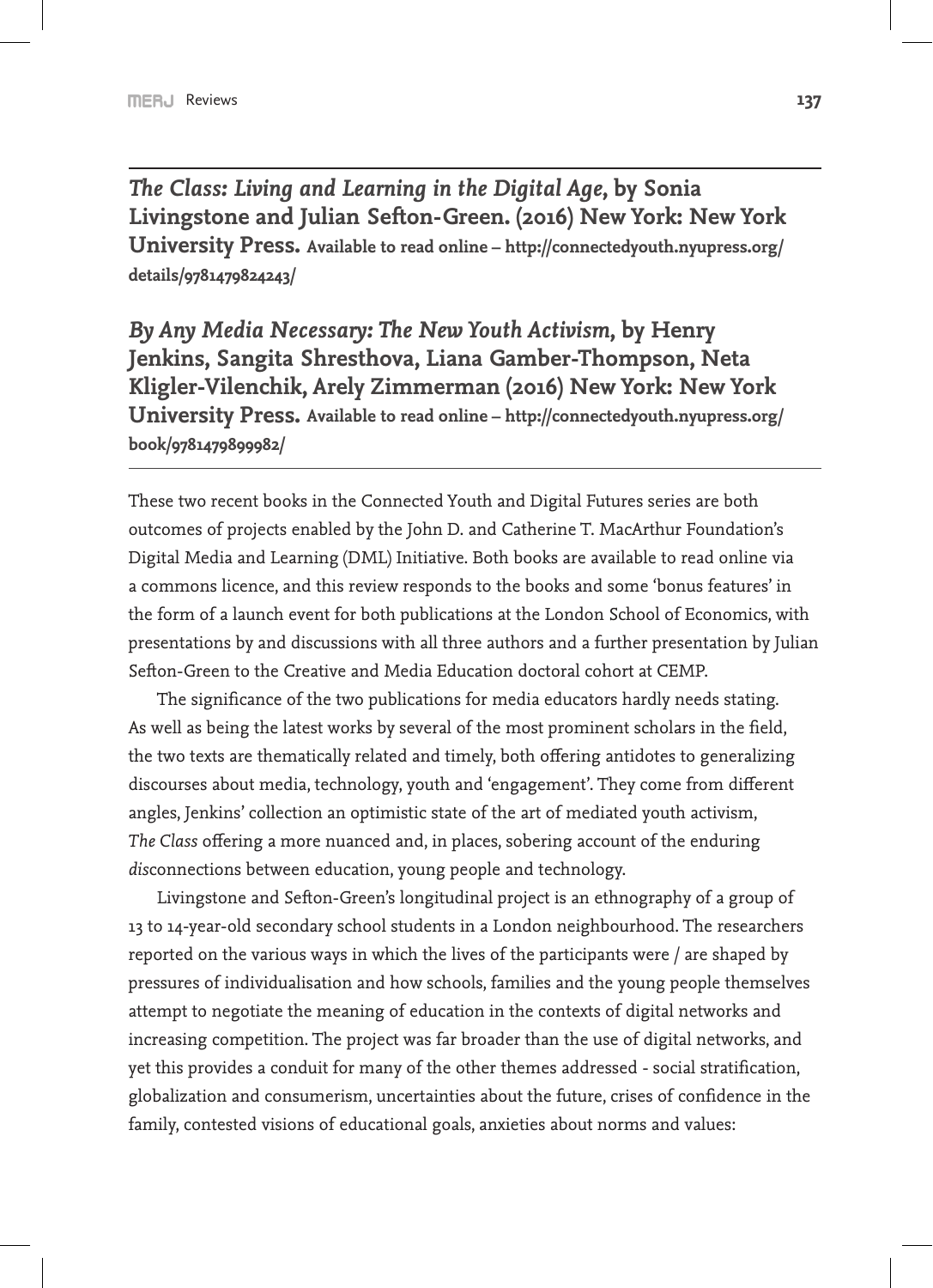By prioritizing links over nodes, the network metaphor offers an alternative to research focused either on particular places (such as the small social worlds of home or school or neighbourhood) or on particular individuals. Mapping the networks within and beyond the class also allows us to see the class not as a mere aggregate of individuals or a collection of girls or boys or wealthy or poor children but as a mesh of interconnections. (Livingstone and Sefton-Green, 2016: 61)

The key research questions posed related to social networks including, but not restricted to those mediated digitally and what they imply for sociality, learning and civil relationships; digital media activities and what they tell us about forms of connected (or disconnected) learning and the structure of peers, school, family and community and how this enables social reproduction or social change. The fieldwork was a year long, with a group of students from a non-selective London secondary school, covering in school observations, at home fieldwork, social network analysis and following up on interests, groups, locale and tracking of attainment.

Findings reveal the use of popular (digital) media culture at school as a way of creating forms of shared and common experiences across a diverse population. At home, the project demonstrated how media are used in the domestic context both to create moments of togetherness but simultaneously to allow for family fragmentation and separateness. The participants were active and engaged users of social media, online gaming and mobile phones, mainly to make face-to-face contact or to stay in touch with friends or to download and consume entertainment. However, little connection between after-school media use and school-defined ('schooled') learning was apparent.

Analysing the networks at work in the participants' lives, as related to their learning, the researchers found the participants' 'ego networks' to be divided between a core group, cliques and a periphery aligned in various ways to networks of migration, with each student's configuration of these clusters being unique. Speculative generalizing from the data can suggest this to be a microcosm of contemporary UK society, perhaps more broadly across the connected West – *"they were embedded, more or less securely, within rather tight networks – experienced as coherent small worlds – centred on home, school, locale and diaspora."* (p83) The digital networks engaged with served, in the main, to reinforce rather than create or disrupt relations of popularity and marginalization. Energy was being put into maintaining multiple networks and interconnecting social worlds, but there was no evidence that networked digital media was diversifying or deepening connections. Returning to media education / literacy's current interests, this research is sobering in its account of the lack of third space activity, with the schooled concept of learning being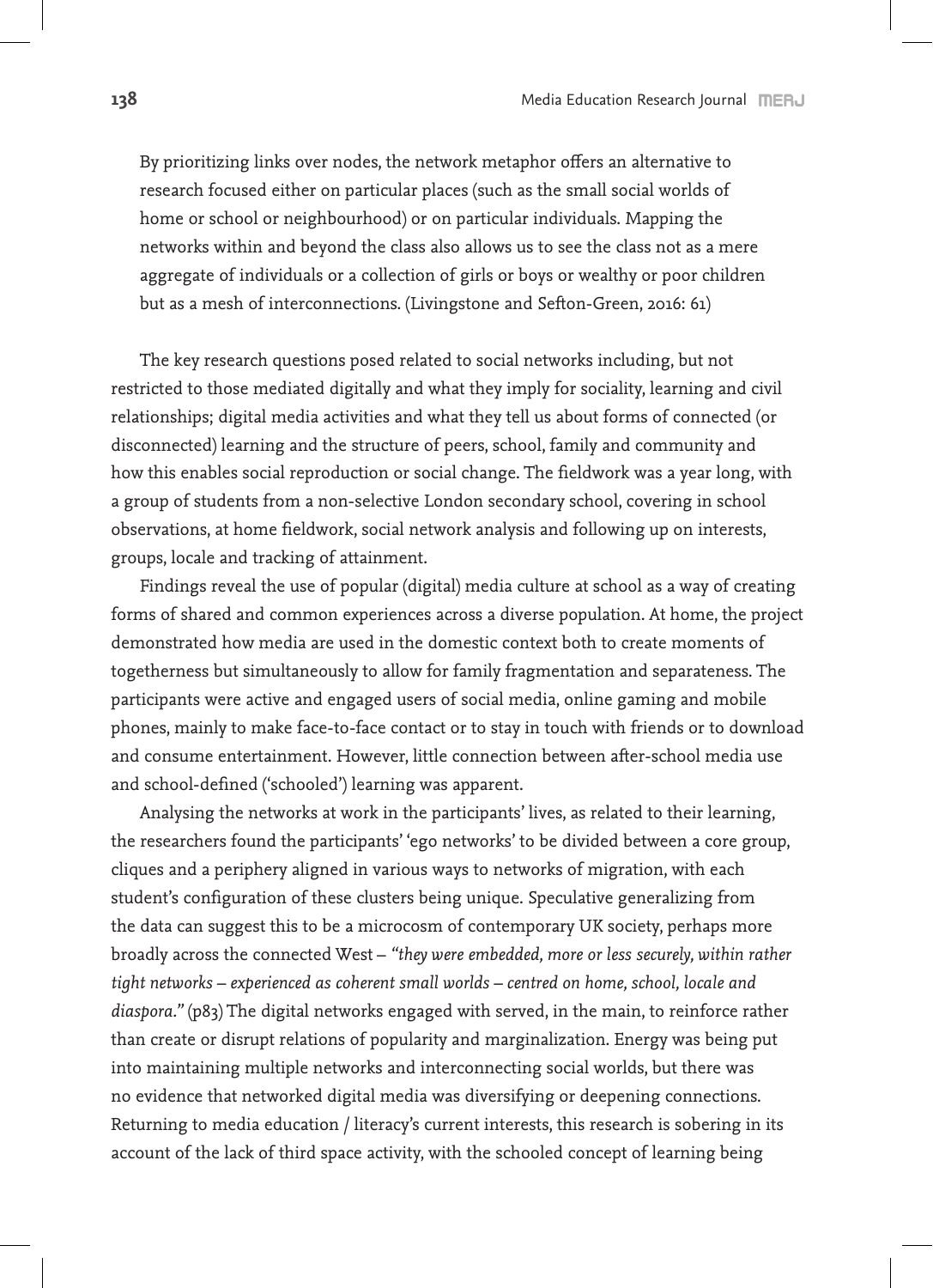profoundly disconnected from everyday life and this being accepted as the order of things by the participants and their parents or carers, the writers being surprised by *"the effort that the school and family put into resisting moves to connect learning across sites"* (p240) as *"both teachers and young people have a lot invested in keeping their spheres of interest and identity separate and away from the scrutiny of the other."* (p235).

Summarising the attitudes of the class as 'connected, conservative and competitive'. Livingstone and Sefton-Green's key implication for the media / digital third space is the lack of interest by either the school or parents to look beyond their 'immediate gaze', coupled with rich ethnographic observations of how digital mediations of being together in the home were managed to maintain fragile family bonds and bearing witness to the place of the digital in the 'risk society', in terms of both corporate interests in networked learning and the dangers of 'opening the door' to social inequalities. The danger lies in ignoring the ways in which the physical classroom insists on civility and diversity, to an extent, whilst the network enables hierarchies to pervade or be reconstructed. Following a social network analysis, generating a whole group mapping by eliciting key information from a series of questions about connections and networks, the participants then provided mapping diagrams representing their 'ego networks'. These served to reveal "how the seemingly equivalent links in the network had very different qualities.' (p.69). The diagrams enabled attention to different versions of each self and to ways in which participants took different roles within different sub-networks depending on domestic and social circumstances, as well as eliciting critical incidents and micro-narratives, as in this example (NB pseudonym used by the authors):

Although Aiden's story is really a sadly familiar one of social disadvantage reproducing itself across generations and across sites, the digital media have complicated matters – on the one hand, creating a new space for at times rapidfire transgressive peer interaction, while on the other hand, undermining longestablished boundaries of authority dividing home and school in ways that can become troubling for all concerned. (p.101)

In the United States, a range of digitally networked media activism is claimed by Jenkins' contributors as a kind of civic pedagogy in itself that appears to offer a sense of transition of symbolic creativity work from the analogue. The cultural is not only the gateway to the political but, perhaps indirectly, to the educational. Learning arises from culturally relevant critical pedagogy combined with digital transmedia production and reflexive, imaginative participation of individuals in communities in practice – learning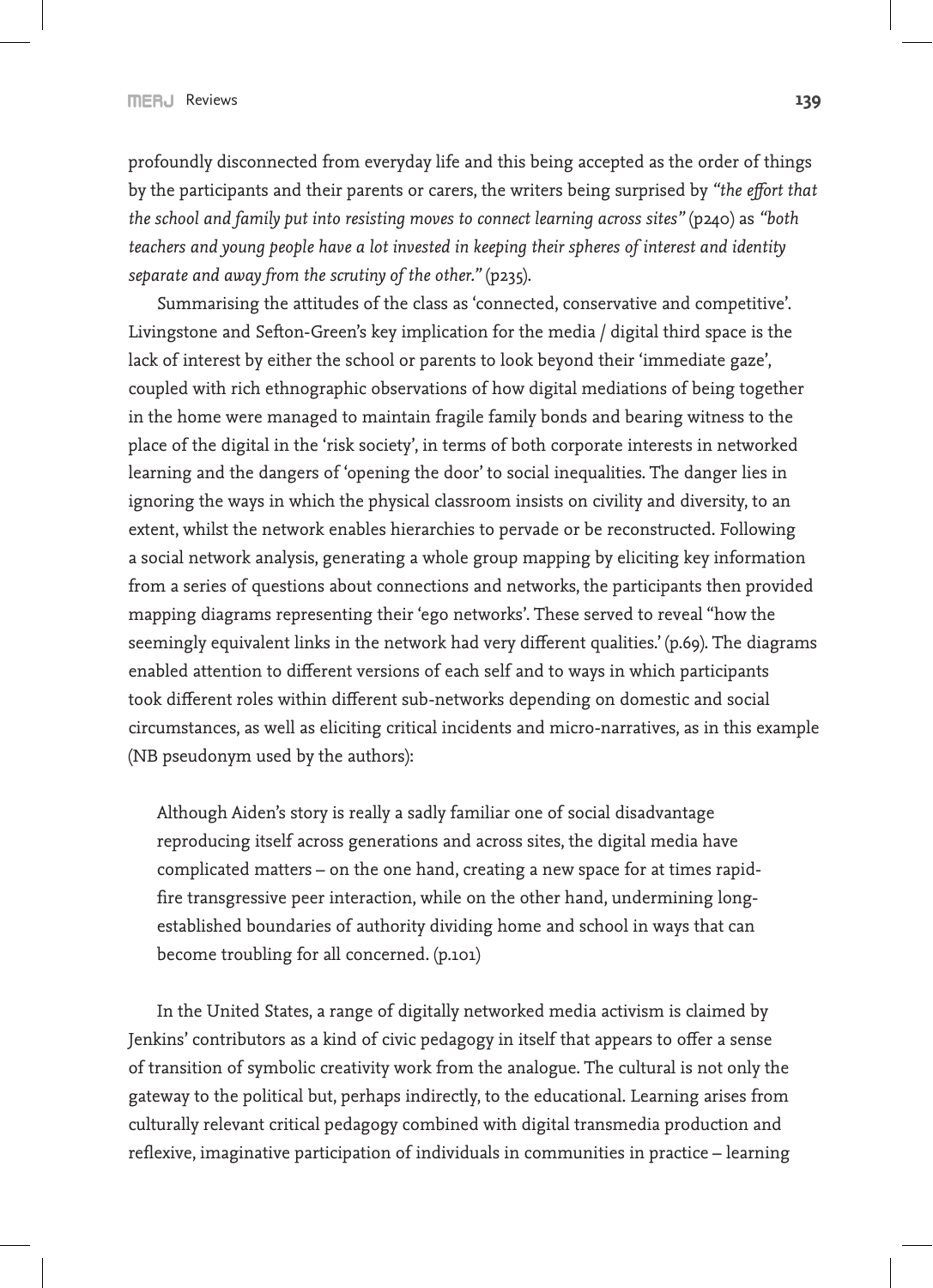as participation. A further justification for converging the themes of the two texts – aside from the publisher already doing so - is offered by Soep, whose community radio work was offered in an earlier report as a not-school case study by Sefton-Green (2013) and also features in Jenkins' collection. For Soep, the 'business of figuring out' (p.291) is shared by analogue media projects and digital networks across both modes. However, and importantly in avoiding the 'naïve advocacy' Sefton-Green warns against, new risks are abundant:

We don't yet know enough about how to practice culturally relevant critical pedagogy from a precarious position, where self-disclosure, expression and community inquiry can be high-risk activities, and when 'context collapse' can leave makers ill prepared to face life-altering consequences (eg deportation) and possible backlash (eg waves of cruel online comments). (Soep, 2016: 308)

This contemporary manifestation of transmedia engagement seeks, also with difficulties, to challenge the version of participation at work in corporate discourses:

Critics of participatory politics often see participation as simply another term for co-optation, implying that participating in a neoliberal economy only empowers corporate forces controlling the pipelines through which these new messages flow. Rather, we describe participation in terms of the ability to forge a sense of collective voice and efficacy through larger networks that work together to bring about change. (Jenkins, 2016: 41)

A series of shared approaches bring together these examples of digital activism. Narrative circulation for a kind of voice hitherto excluded; transmedia ways of learning, talking and sharing across modes; the notion of a 'civic imagination' whereby key stakeholders facilitate the ability to project how change would happen, look like, feel like; enabling devices to enable 'lifeworld' skills to cross the membrane into the public sphere (similar to the curational pedagogy we discuss elsewhere in this book) and the explicit connecting of the educational to the political – convering the *"media strategies, creative vision, organizational activities and informal learning practices through which American youth are conducting politics in the early 21st century."* (2016: 56)

Case studies in circulation are captured by Jenkins' co-authors but are already in the public domain. Invisible Children / Kony 2012 is reframed here as hybrid campaign between digital circulation and subsequent 'real world' actions. The Harry Potter Alliance,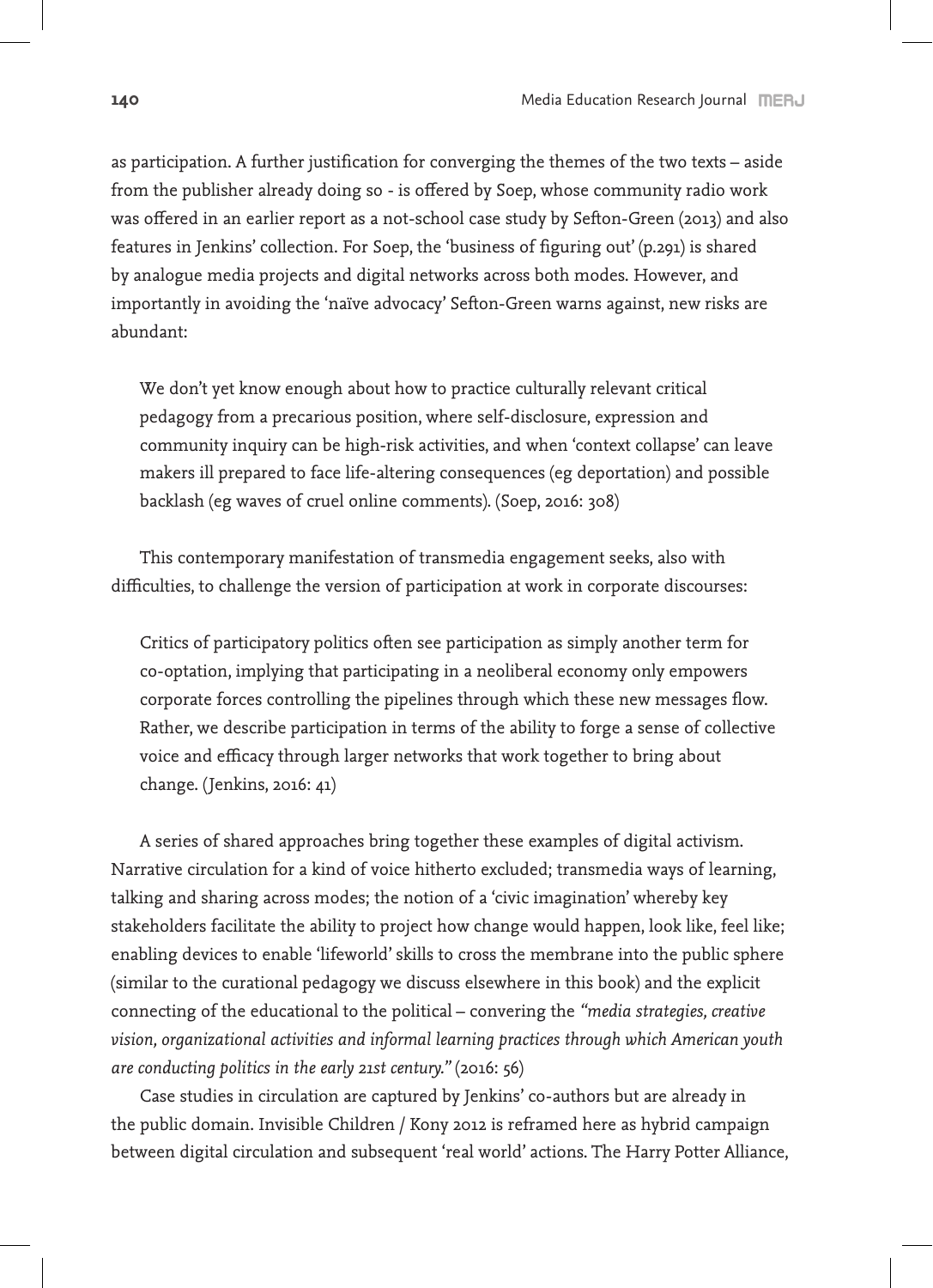Imagine Better and Nerdfighters are spoken to with regard to the affordances of fan activism as a space between schooled literacy and the shared but more plural languages of popular culture as they translate into 'fannish civics' through 'cultural acupuncture' (p.57). At the time of writing, as Donald Trump remains a potential US President, American Muslim Youth offers a compelling example of a more precarious space between authentic voice as counter-script to mainstream media representation and digital surveillance. The DREAM Act, a campaign to bring undocumented youth into formal education offers perhaps the clearest version of the in-between, transitional mode of 'by any media', except that the drive to become educationally 'official' is entirely grassroots, so in this sense this is the opposite of the formal school culture reaching the disengaged, exclusion from education due to legal status is translated into a learning motivation, a further paradox:

Inequalities in digital media literacy and access to digital technologies have raised concern that the 'digital divide' is widening, especially among racial and lower income communities. On the other hand, there is growing evidence that members of marginalized communities – especially youth – are adopting digital media tools and skills to empower themselves, build social movements, and participate politically. (Gamber-Thompson and Zimmerman, 2016: 193)

For media educators and literacy researchers grappling with the complex configurations of media, culture, technology, education with the objective of the myriad flavours of 'youth engagement', these two contributions together give us great hope for the efficacy and change agency of mediated young people but remind us once again, not that we needed it, of the enduring failure of schooled educational practices to enable such agentive energy to permeate.

Reviewer – Julian McDougall, the Centre for Excellence in Media Practice,Bournemouth University

Note – sections of this review will be re-published, adapted and reworked, in Potter, J and McDougall, J (2017) *Digital Media, Culture and Education: Theorising Third Space Literacies*. London: Palgrave MacMillan.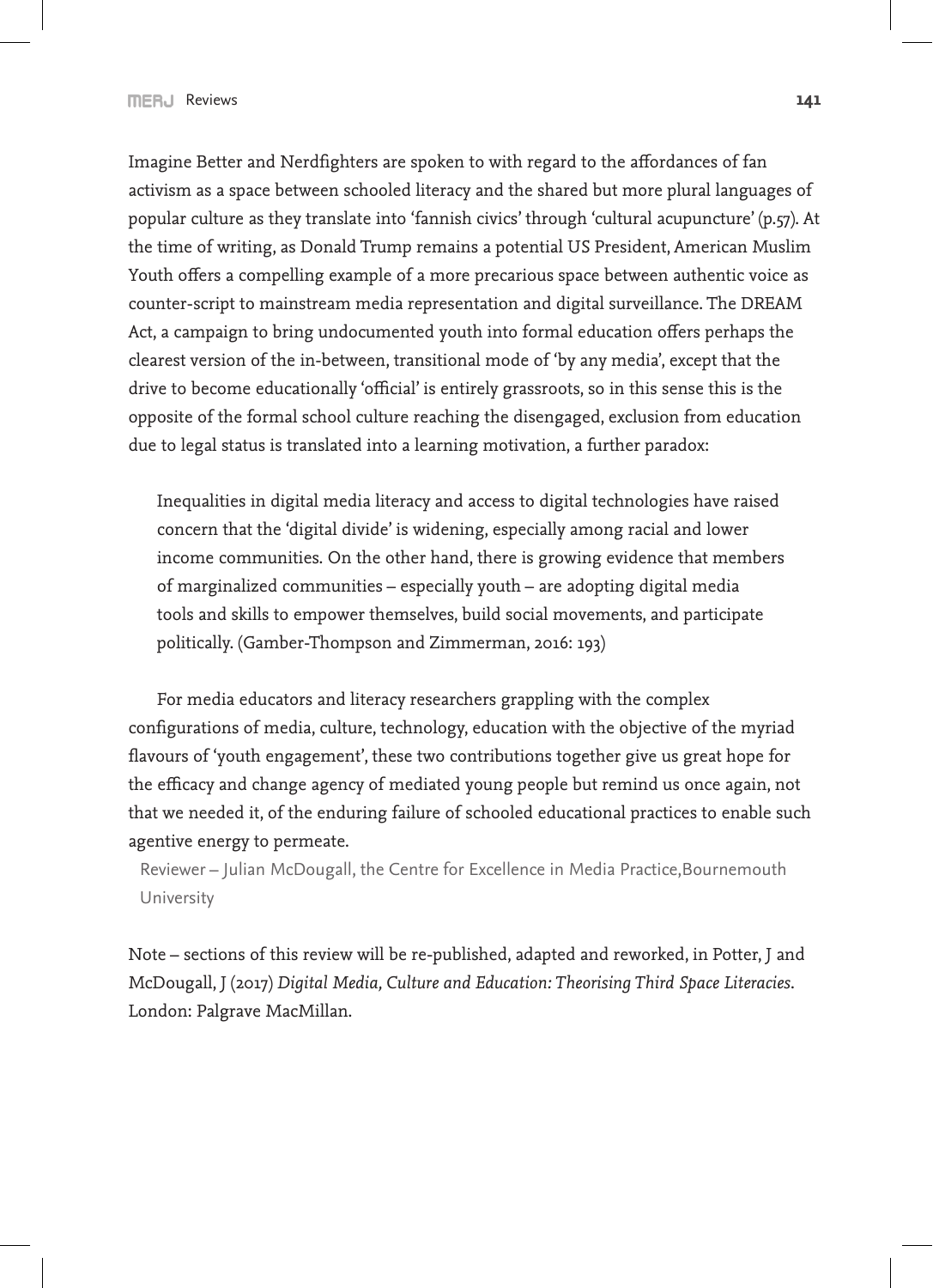## *Exploring the Roots of Digital and Media Literacy through Personal Narrative* **by R. Hobbs (ed) (2016). Temple University Press. 9781439911587**



## **Laughey's Canon**

Editor's note: in this series we respond to Dan Laughey's article in MERJ 2.2, where he proposed a canon of 'classic' media and cultural studies texts, by asking contemporary media educators to reappraise the utility of a key text for media teaching and study at the time of writing. As the collection under review here by Antonio Lopez is, itself, such a reappraisal – of key scholars in the field and their formative influence on

prominent teacher-writers who contribute the chapters – an interesting doublelayering of Laughey's Canon seems to present itself.

There is a Native American proverb that we are all ancestors in training. Logically it follows that we are also apprentices to our ancestors, and as media educators we certainly would not be where we are today without standing on the shoulders of our intellectual grandparents. This is the underlying premise of Rene Hobbs' excellent collection of personal narratives in which key media education practitioners investigate important figures in their personal history and intellectual development. The project also affords Hobbs an opportunity to pen her own interpretation of media literacy's roots in a sweeping introduction that puts the field and its varied paths into a historical context. To be sure, naming intellectual grandparents would be a fun parlor game and serious business for anyone who considers his- or herself a bona fide media literacy geek.

To extend the game metaphor, this book offers several all-star matchups: Henry Jenkins of John Fiske; Douglas Kellner on Herbert Marcuse; Peter Gutierrez on Scott McCloud; and Lance Strate on Marshall McLuhan. Other significant thinkers are explored, including Michel Foucault, Roland Barthes, Theodor Adorno, Neil Postman, and John Dewey. There are also some pleasant surprises, figures one would not necessarily associate with media education, but certainly deserve some recognition, such as Martin Heidegger, Mikhail Bakhtin, Bertolt Brecht, and Simone de Beauvoir. The book's short, concise chapters offer key insights into why each author chose a particular intellectual ancestor, and their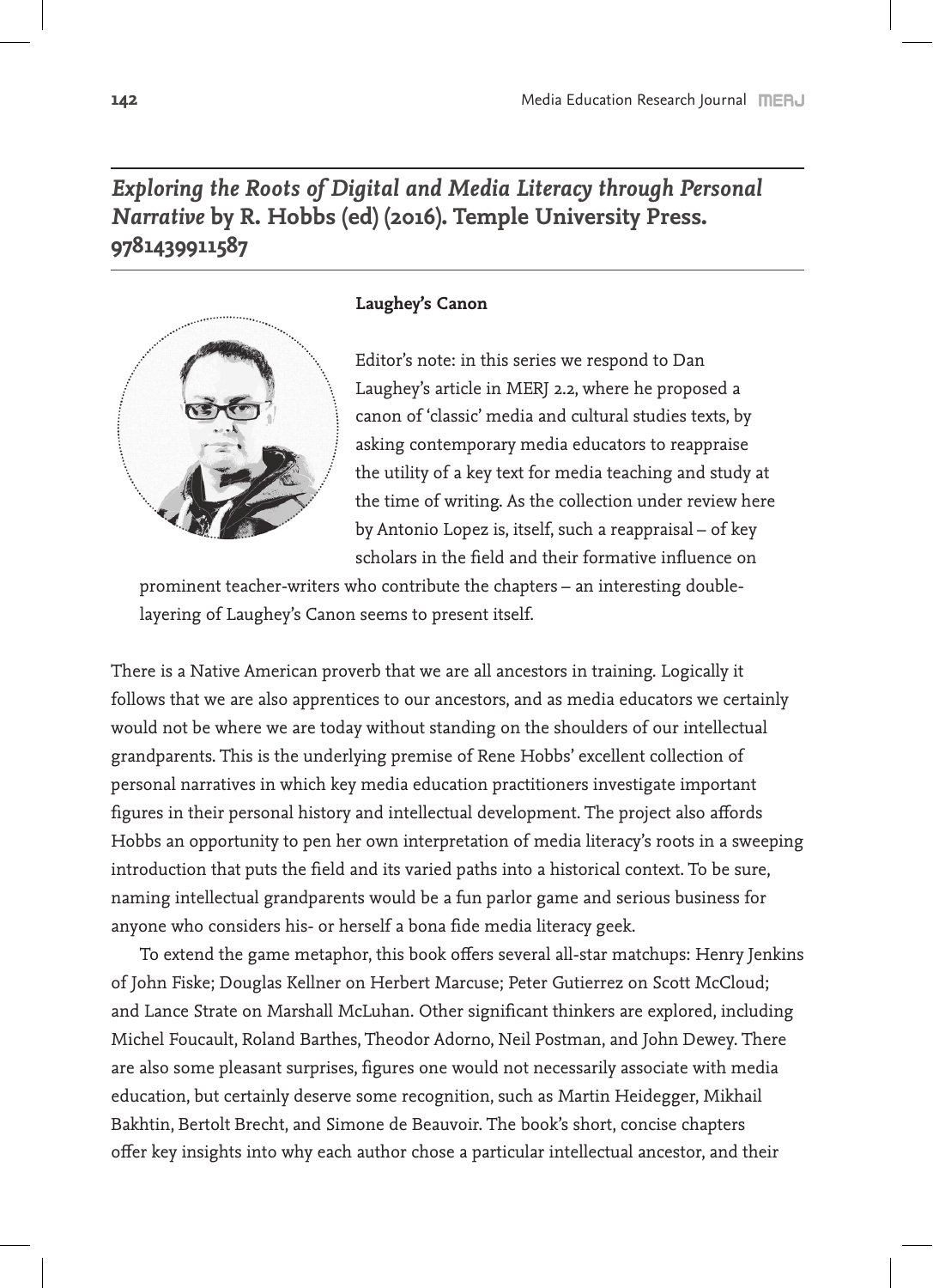personal connection to these various thinkers. As readers will experience, it becomes an interesting thought exercise to contemplate the particular role theorists have played in our own lives.

As a group of practitioners, media educators are as eclectic as they come and narrowing down its heritage can be tricky and contentious. Furthermore, the challenge of a book like this is to bridge media and cultural studies with education and psychology, which is no tall order. Likewise, this project has to be manageable and can by no means be an encyclopedic exploration of all the scholarly influences on present-day media literacy. Nonetheless, I do see some key omissions, such as Stuart Hall and Raymond Williams, who don't have their own chapters; however, they do appear substantially in many of the essays, so it's not to say they are absent. But if there were to be Volume II (with a cheeky title like "Deeper Cuts"), Hall and Williams would be prime candidates, along with Noam Chomsky, Walter Benjamin, George Gerbner, John Berger, and Erving Goffman, to name just a few.

There's also a diversity issue that is not necessarily the fault of Hobbs or the other authors. The fact is, media studies and media education historically have been mostly a white male, Euro-American endeavor, something that needs to be addressed by the field in general. While it's true that for the most part, this is our historical heritage, we can also stretch our legs a little and find inspiration in the works of postcolonial theorists, queer theorists, and authors of color. While one criteria for an intellectual grandparent might be that they are dead (or near), the inclusion of a discussion of comic theorist McCloud indicates some generational flexibility, and under the circumstances, bell hooks would be a primary candidate for a future volume. As mentioned, Hall would add some badly needed diversity, as well as Susan Sontag, Laura Mulvey, Paolo Freire, Gayatri Chakravorty Spivak, Ivan Illich, Antonio Gramsci, Nestor Garcia Canclini, Arjun Appadurai, Edward Said, Frantz Fanon, and even Malcom X.

Because all of us working in the field are also dealing with aesthetics, visual language, and creativity, a future edition could also expand the cannon to include more artists, filmmakers, musicians and writers. Just as the current edition includes Brecht and McCloud, the list could be expanded to include Sergei Eisenstein, Wassily Kandinsky, and Andy Warhol, all of whom are examples of artists that also penned important philosophical treatises that relate to media. Not to forget, there is the influence of radical experimenters like the Dadaists and Situationists that inspired political art practices like culture jamming (which is often used in media education). Finally, hip hop and punk should be considered an important historical influence on media educators, especially as inspirations for do-ityourself media practices.

I imagine that you, too, are debating who should be included in the book (and also my